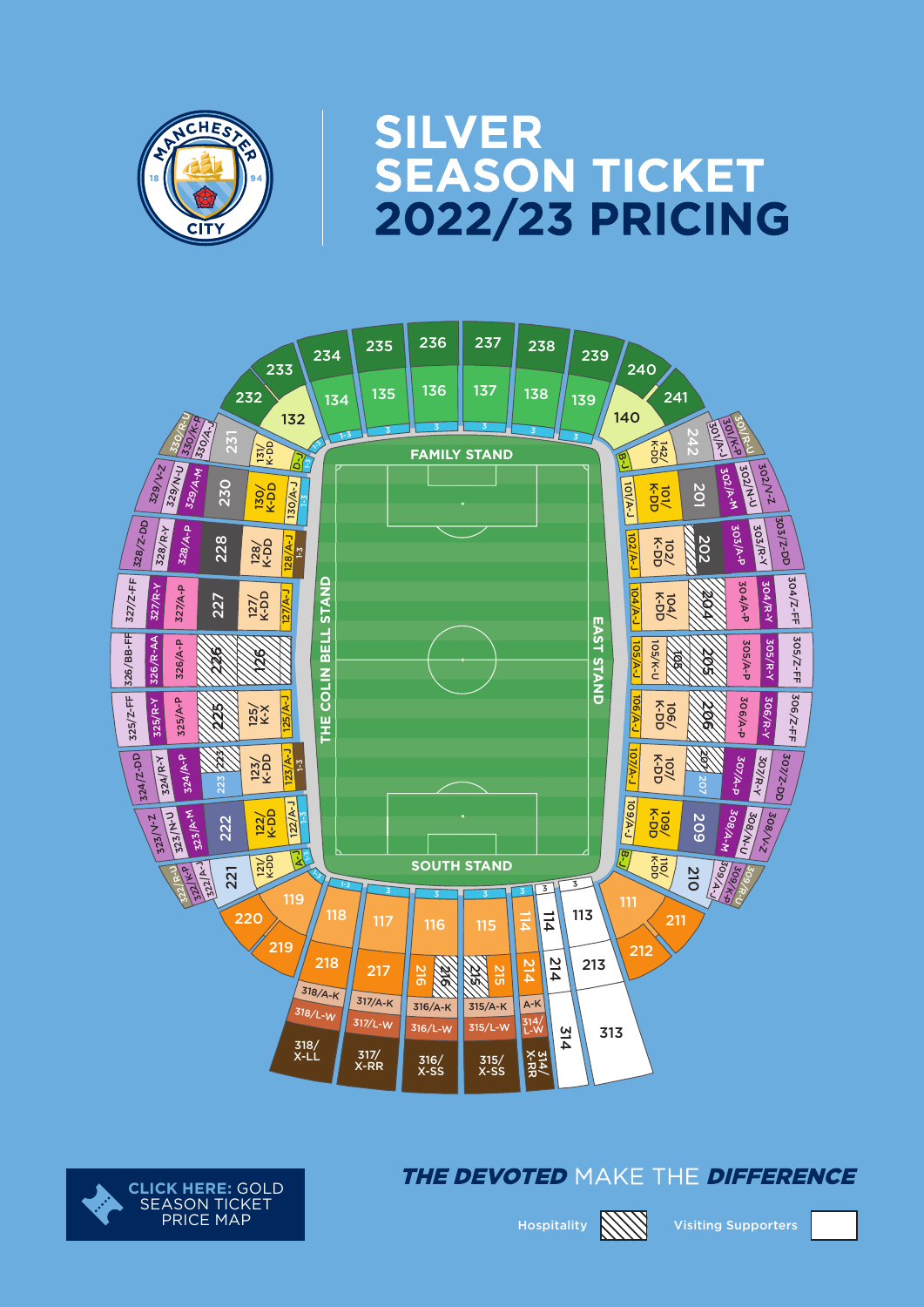#### **FAMILY STAND**

| Age          | Pitch<br>Side | Level | Level<br>$\overline{2}$ |  |  |
|--------------|---------------|-------|-------------------------|--|--|
| Adult        | £260          | £325  | £355                    |  |  |
| $18 - 21$    | £170          | £215  | £235                    |  |  |
| Under 18 F60 |               | F80   | £80                     |  |  |
| Over 65      | f170          | £170  | £180                    |  |  |
| Disabled     | - F170        | £215  | £235                    |  |  |

To be eligible for a Season Ticket in the Family Stand, adult supporters must be accompanied by a Season Ticket holder under 16. Maximum of three adults per Under 16 Season Ticket holder.

Family Stand seats on Level 1 are available in Blocks 134–139.

## **THE COLIN BELL STAND**

| Age           | Pitch  <br>Side A Side B |             | $\overline{1}$ |      |                  |                  |                  | Pitch Level Level Level Level Level Level Level Level<br>$\overline{\phantom{0}}$ 2 | $\sim$ 2 $\sim$ | Level Level<br>$\sim$ 2 $\sim$ |      | l Level I      | Level | Level | Level |
|---------------|--------------------------|-------------|----------------|------|------------------|------------------|------------------|-------------------------------------------------------------------------------------|-----------------|--------------------------------|------|----------------|-------|-------|-------|
| Adult         | F320                     | f260        | £490           | £470 | £450             |                  |                  | £435 £390 £565 £540                                                                 |                 | £510                           | £490 | £450           | F390  | f355  | F325  |
| $18 - 21$     | f210                     | F170        | £300           | £290 | £280             | £265 £260 £380   |                  |                                                                                     | £360 £335       |                                |      | f305 f275 f235 |       | F230  | F220  |
| Under 18 f100 |                          | F85         | £135           | £130 | F <sub>125</sub> | F <sub>125</sub> | F <sub>125</sub> | F180                                                                                | £180            | £175                           | f140 | £135           | £125  | f120  | £105  |
| Over 65       | F 210                    | F170        | F245           | F235 | F225             | F220             | F <sub>195</sub> | £280                                                                                | F270            | F255                           | F245 | F230           | F220  | F 210 | F180  |
| Disabled £210 |                          | <b>£170</b> | F300           | F290 | f280             | £265             | F260.            | <b>£380</b>                                                                         | F360            | £335                           | £305 | £275           | £235  | F230  | F220  |

# **SOUTH STAND**

| Age                         | <b>Pitch</b><br><b>Side</b> | Level Level Level Level Level<br>1. | <b>Q</b>       | $\overline{3}$   | 3           | 3    |
|-----------------------------|-----------------------------|-------------------------------------|----------------|------------------|-------------|------|
| Adult                       | F260                        |                                     | £390 £400 £390 |                  | £245        | f205 |
| $18 - 21$ $f170$            |                             |                                     | £260 £275 £260 |                  | <b>F160</b> | £135 |
| Under 18 F85 F125 F125 F125 |                             |                                     |                |                  | f100        | f100 |
| Over 65                     | f170                        |                                     | f195 f205      | F <sub>195</sub> | f160        | £135 |
| Disabled £170               |                             | f260                                | £275           | f260             | f160        | £135 |

Please note that the Singing Section is in Blocks 111, 115, 116, 117, 118, 119 and half of Block 114.